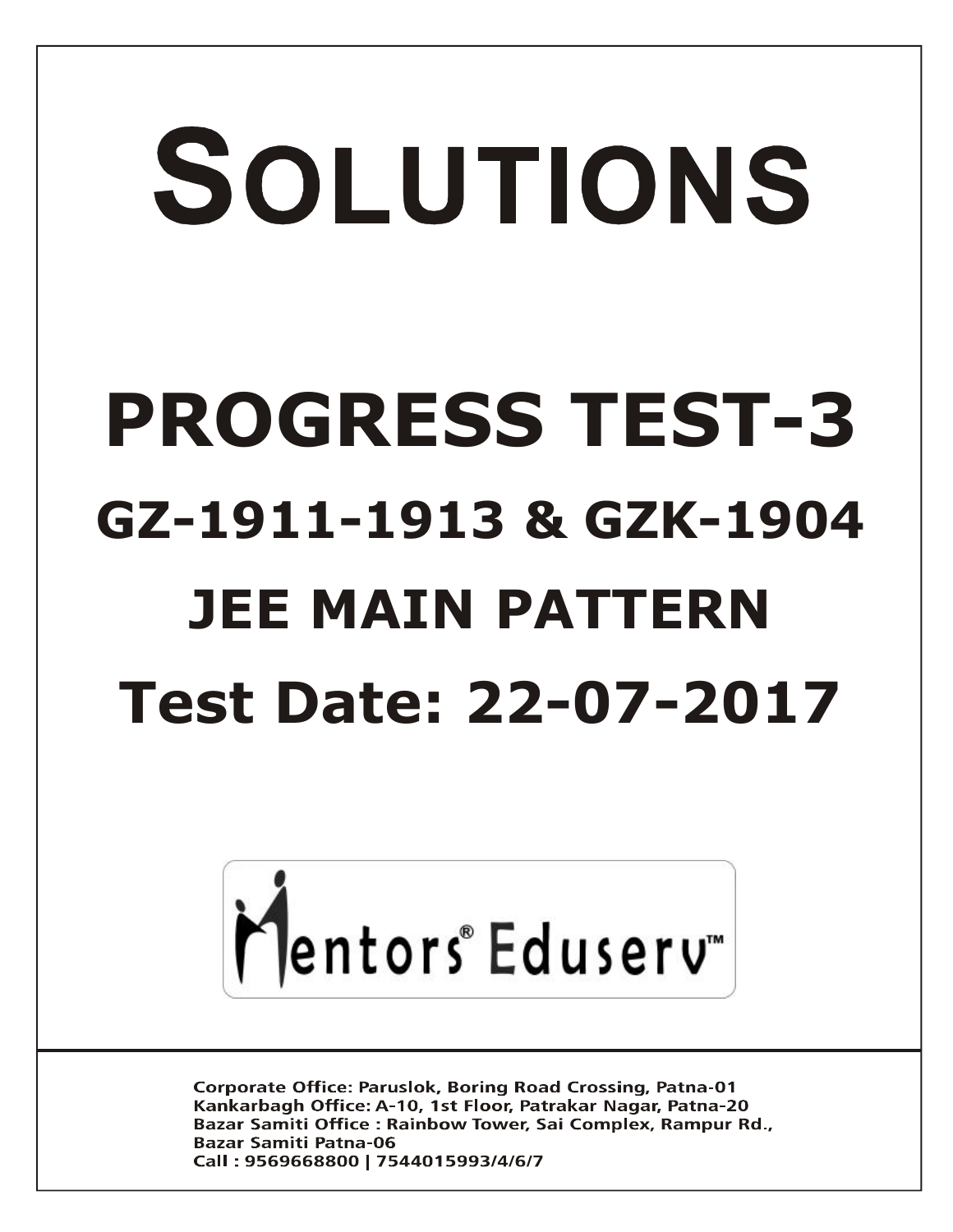

Mentors Eduserv<sup>-</sup>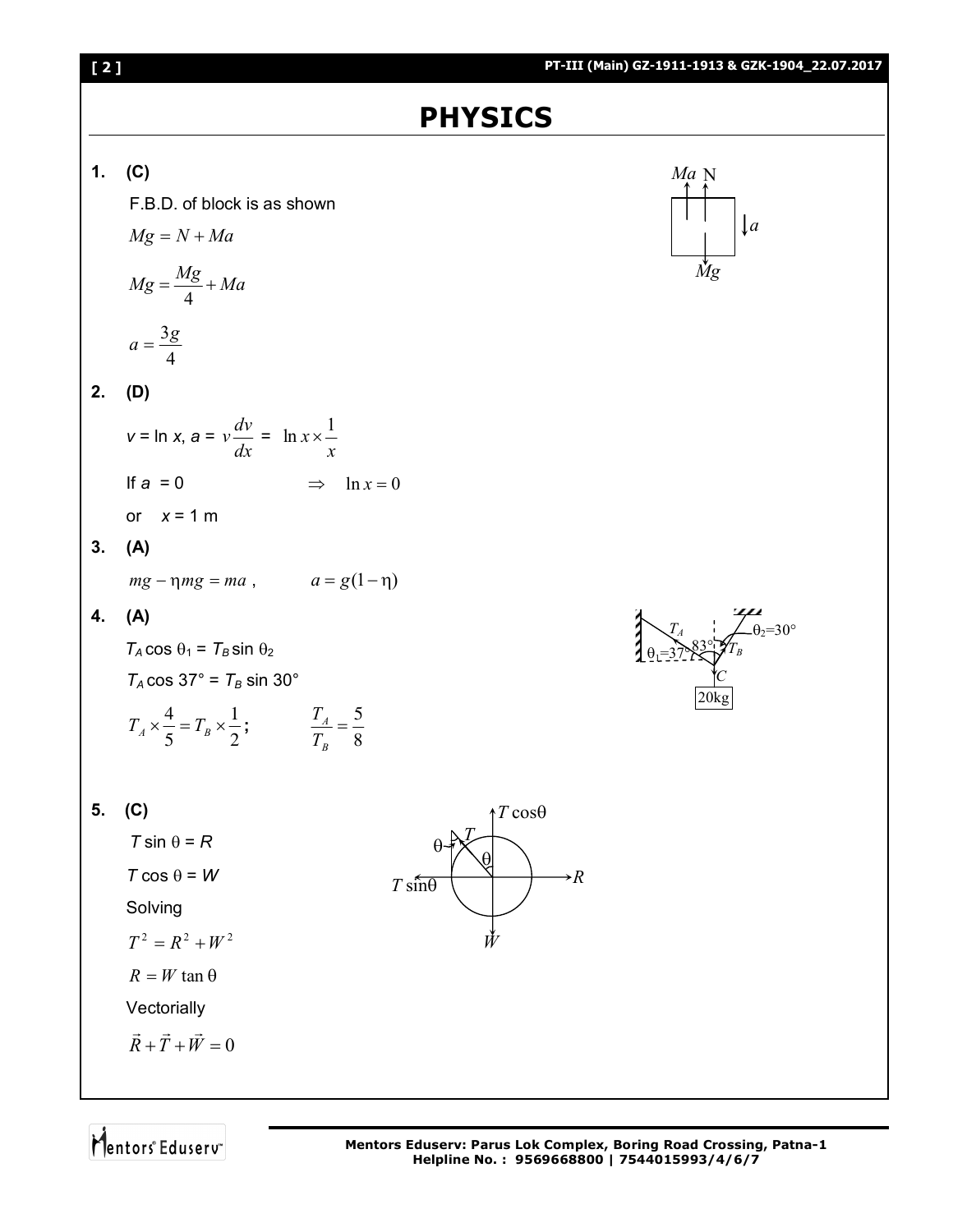## **PT-III (Main) GZ-1911-1913 & GZK-1904\_22.07.2017 [ 3 ]**

6. (C)  
\nAcceleration 
$$
a = \frac{F}{M}
$$
  
\nDrawing F.B.D.  
\n $F - T = \frac{M}{L}(x)a \Rightarrow T = F(1 - \frac{x}{L})$   
\n7. (A)  
\n8. (C)  
\nFrom constraint relation  $v_s = \frac{v}{3}$   
\n9. (A)  
\n $N_A = N_B$   
\n10. (A)  
\n $4T = mg$   
\n $\therefore T = \frac{60 \times 10}{4} = 150 N$   
\n11. (D)  
\n $(\lambda + B) \cdot \lambda = 0$   
\n $A^2 + AB \cos \theta = 0$   
\n $A^2 = -AB \cos \theta$   
\n $0 = \cos^{-1}(-\frac{\Lambda}{B})$   
\n12. (D)  
\n13. (A)  
\nLet the components of  $\overrightarrow{\Lambda}$  makes angles  $\alpha, \mu$  and  $\gamma$  with  $x, y$  and  $z$  axis respectively then  $\alpha = \beta = \gamma$   
\n $\cos^2 \alpha + \cos^2 \beta + \cos^2 \gamma = 1$   
\n $\Rightarrow 3\cos^2 \alpha = 1 \Rightarrow \cos \alpha = \frac{1}{\sqrt{3}}$   
\n $\therefore \Delta_x = A_y = A_z = A \cos \alpha = \frac{\Delta}{\sqrt{3}}$   
\n $\therefore \Delta_x = A_y = A_z = A \cos \alpha = \frac{\Delta}{\sqrt{3}}$ 

**Mentors Eduserv: Parus Lok Complex, Boring Road Crossing, Patna-1 Helpline No. : 9569668800 | 7544015993/4/6/7**

Mentors Eduserv<sup>-</sup>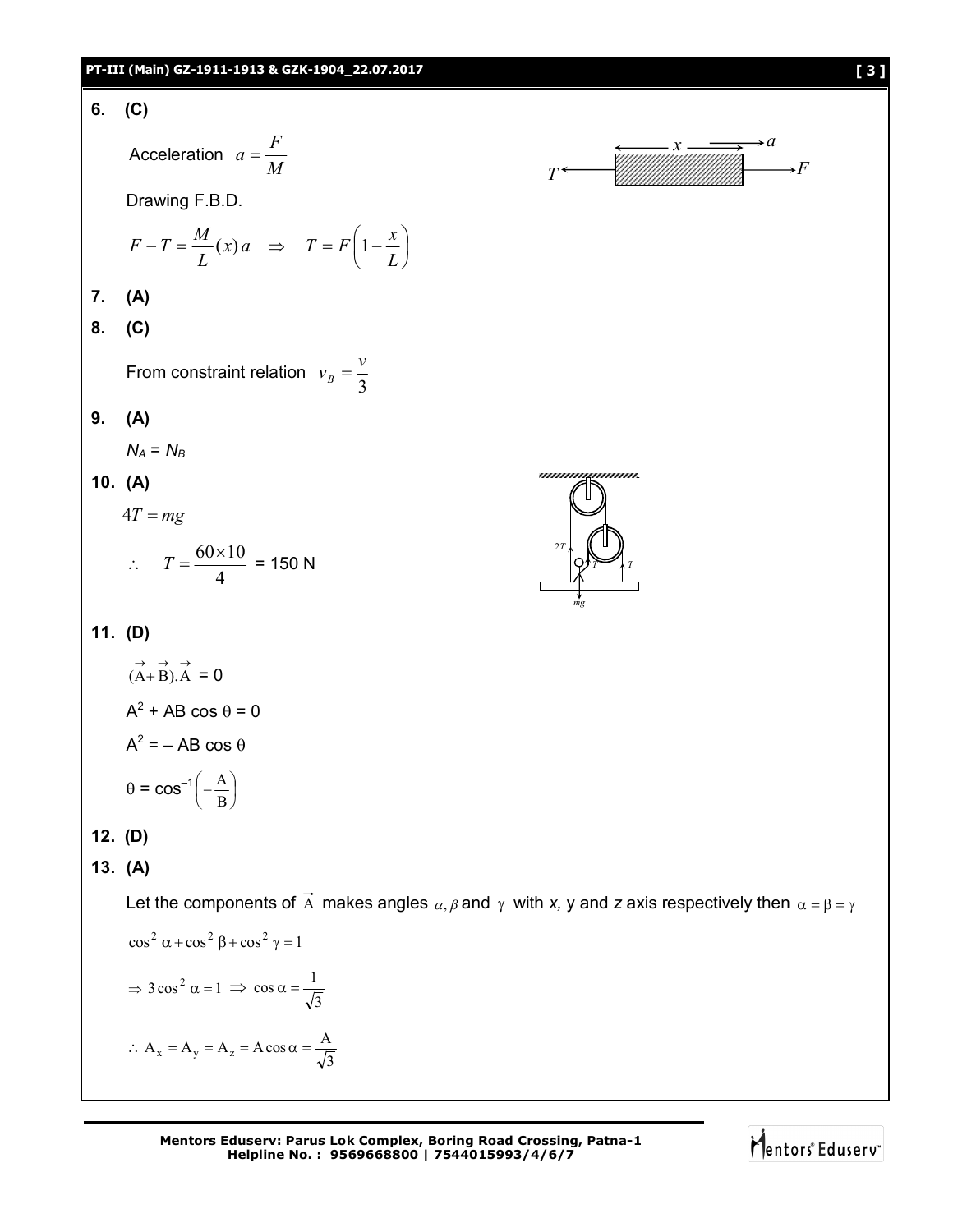## **[ 4 ] PT-III (Main) GZ-1911-1913 & GZK-1904\_22.07.2017**

## **14. (B)**

$$
\vec{A} = \hat{i} + \hat{j}
$$
  
\n
$$
\cos \alpha = \frac{A_x}{|A|} = \frac{1}{\sqrt{2}} = \cos 45^\circ \therefore \alpha = 45^\circ
$$

## **15. (B)**

Magnitude of unit vector = 1

$$
\Rightarrow \sqrt{(0.5)^2 + (0.8)^2 + c^2} = 1
$$

By solving we get  $c = \sqrt{0.11}$ 

## **16. (B)**

Let  $\hat{n}_1$  and  $\hat{n}_2$  are the two unit vectors, then the sum is

$$
\vec{n}_s = \hat{n}_1 + \hat{n}_2 \text{ or } n_s^2 = n_1^2 + n_2^2 + 2n_1n_2\cos\theta
$$

$$
=1+1+2\cos\theta
$$

Since it is given that  $n_s$  is also a unit vector, therefore

$$
1 = 1 + 1 + 2\cos\theta \Rightarrow \cos\theta = -\frac{1}{2} \therefore \theta = 120^{\circ}
$$

Now the difference vector is  $\hat{n}_d = \hat{n}_1 - \hat{n}_2$  or  $n_d^2 = n_1^2 + n_2^2 - 2n_1n_2\cos\theta = 1 + 1 - 2\cos(120^\circ)$ 

$$
\therefore n_d^2 = 2 - 2(-1/2) = 2 + 1 = 3 \implies n_d = \sqrt{3}
$$

## **17. (D)**

If two vectors A and B are given then Range of their resultant can be written as  $(A - B) \le R \le (A + B)$ .

i.e.  $R_{max} = A + B$  and  $R_{min} = A - B$ 

If  $B = 1$  and  $A = 4$  then their resultant will lies in between 3N and 5N. It can never be 2N.

## **18. (A)**

In *N* forces of equal magnitude works on a single point and their resultant is zero then angle between any two forces is given

$$
\theta = \frac{360}{N} = \frac{360}{3} = 120^{\circ}
$$
  
F  

$$
120^{\circ}
$$
  

$$
120^{\circ}
$$
  
F  

$$
120^{\circ}
$$

If these three vectors are represented by three sides of triangle then they form equilateral triangle

**19. (C)** 

Resultant of two vectors  $\vec{A}$  and  $\vec{B}$  can be given by  $\vec{R} = \vec{A} + \vec{B}$ 

$$
|\vec{R}| = |\vec{A} + \vec{B}| = \sqrt{A^2 + B^2 + 2AB\cos\theta}
$$

If  $\theta = 0^{\circ}$  then  $|\vec{R}| = A + B = |\vec{A}| + |\vec{B}|$ 

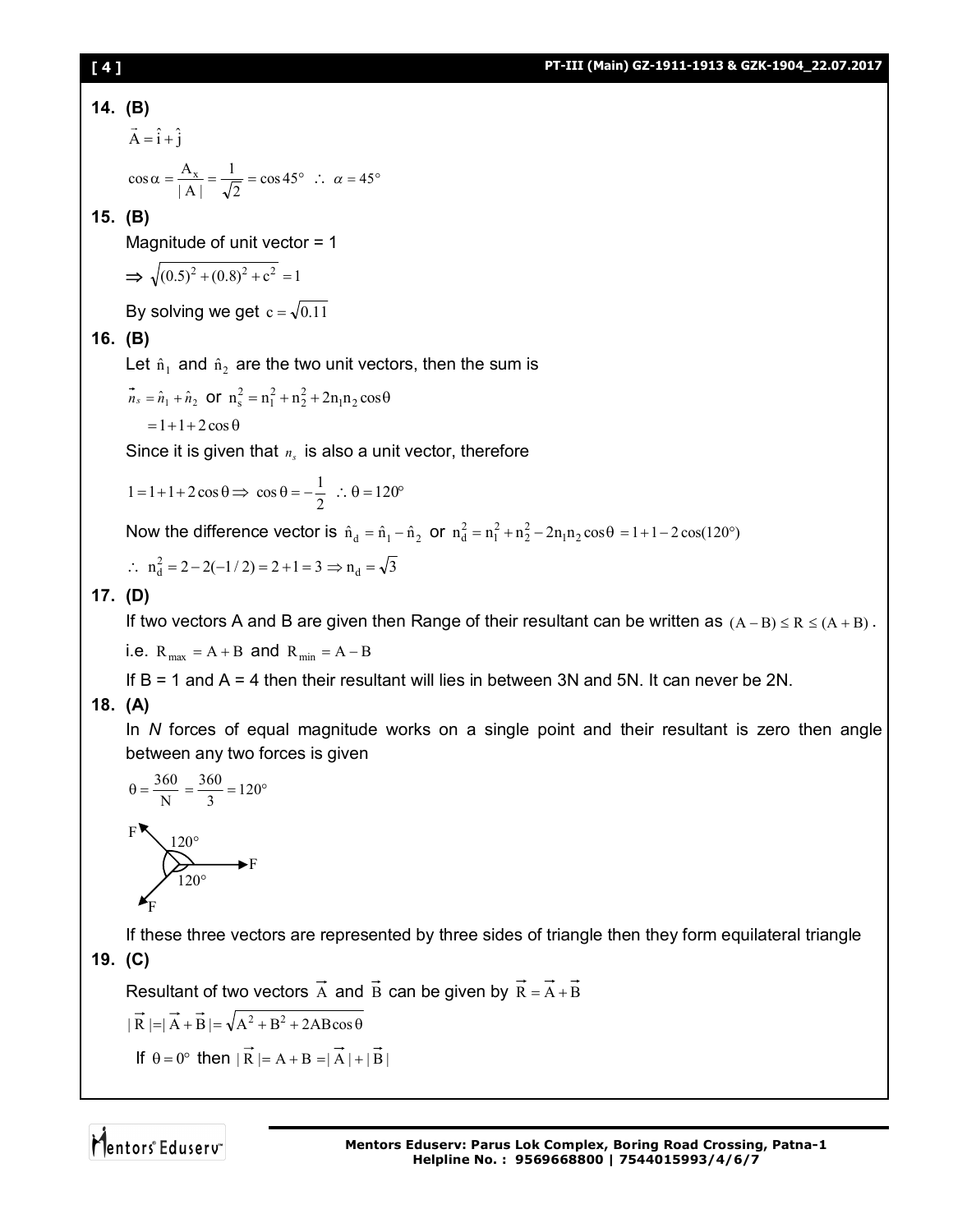

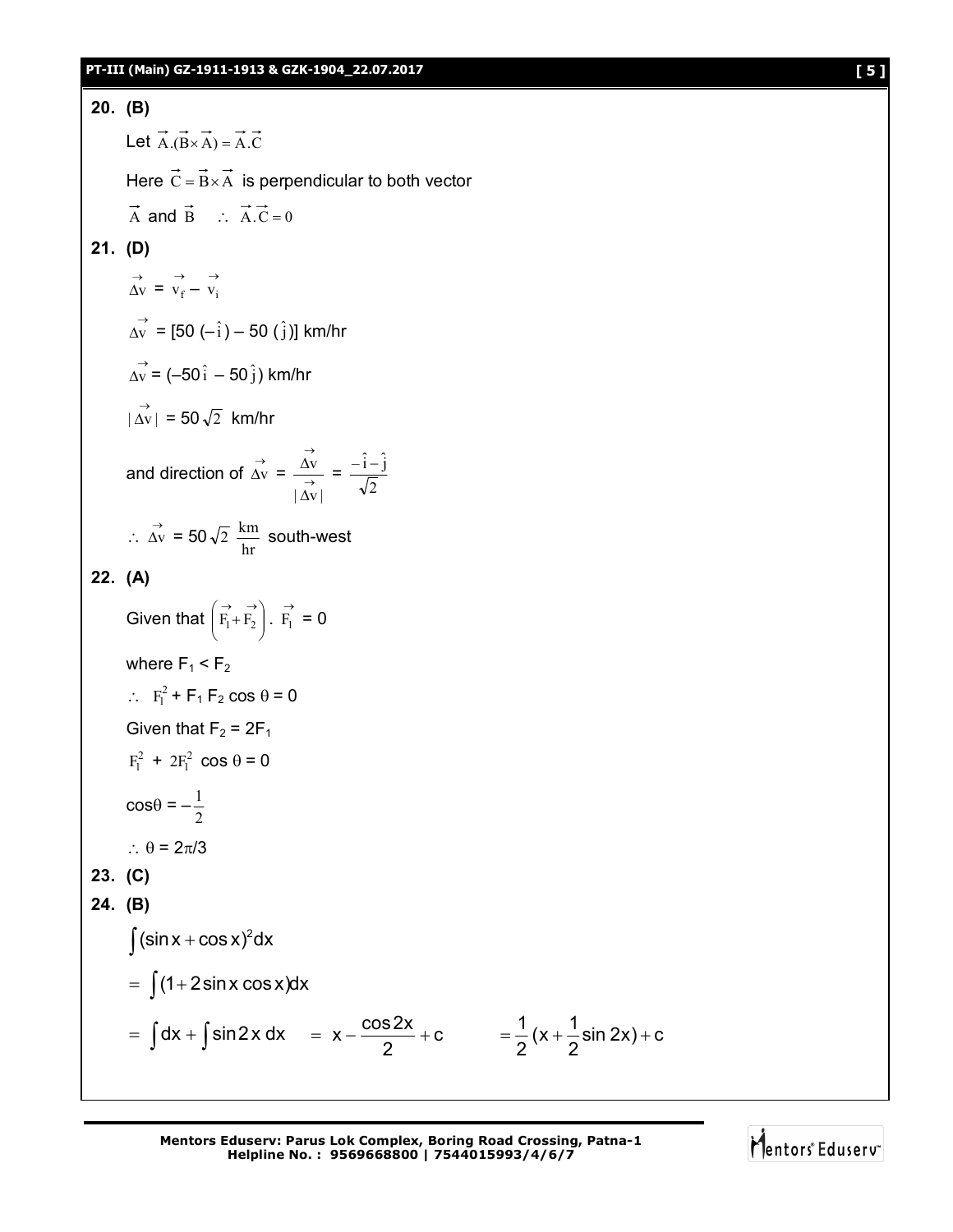# **[ 6 ] PT-III (Main) GZ-1911-1913 & GZK-1904\_22.07.2017**

| 25. (B)   |                                                                      |                                                                       |                    |
|-----------|----------------------------------------------------------------------|-----------------------------------------------------------------------|--------------------|
|           | $y = \frac{x+1}{x-1}$                                                |                                                                       |                    |
|           | $\frac{dy}{dx} = \frac{(x-1) - (x+1)}{(x-1)^2} = -\frac{2}{(x-1)^2}$ |                                                                       |                    |
| $26.$ (D) |                                                                      |                                                                       |                    |
|           | $\int_{0}^{\pi} \sin x dx = (-\cos x)_{0}^{\pi} = 1 + 1 = 2$         |                                                                       |                    |
| 27        | (A)                                                                  |                                                                       |                    |
|           | $F - 7g = 7a$ , $T - 2g = 2a$                                        |                                                                       |                    |
|           | On solving                                                           | $F = 140 N$                                                           |                    |
| 28. (B)   |                                                                      |                                                                       |                    |
|           |                                                                      | Acceleration of combined mass $a = \frac{F}{2m} = \frac{2mg}{2m} = g$ | $\boldsymbol{R}$   |
|           | so, $R = ma = mg$                                                    |                                                                       |                    |
|           | Vertical acceleration = g. so $a_{net} = \sqrt{2}g$                  |                                                                       | mg                 |
| 29. (A)   |                                                                      |                                                                       |                    |
|           | $m_2g - 2T = m_2a$                                                   |                                                                       |                    |
|           | or                                                                   | $2T = m_2(g - a)$ (i)                                                 |                    |
|           | Again, $T = m_1(2a)$                                                 |                                                                       |                    |
|           | or                                                                   | $2T = 4m_1a$<br>$\ldots$ (ii)                                         |                    |
|           |                                                                      | Equating (i) and (ii), $m_2g - m_2a = 4m_1a$                          | $m_2 \downarrow a$ |
|           | or                                                                   | $(4m_1 + m_2)a = m_2g$                                                | m22                |
|           |                                                                      | $m_2g$<br>$a = \frac{a}{4m_1 + m_2}$                                  |                    |
|           |                                                                      |                                                                       |                    |
| 30. (D)   |                                                                      | $2T \sin \theta$                                                      |                    |
|           | $2T \sin \theta = mg$                                                |                                                                       |                    |
|           | $T = \frac{mg}{2\sin\theta}$<br>$\Rightarrow$                        | $T\cos\theta$<br>$T\cos\theta$                                        |                    |
|           | But $\theta = 0$                                                     | mg                                                                    |                    |
|           | $T = \infty$<br>$\Rightarrow$                                        |                                                                       |                    |
|           |                                                                      |                                                                       |                    |
|           |                                                                      |                                                                       |                    |
|           |                                                                      |                                                                       |                    |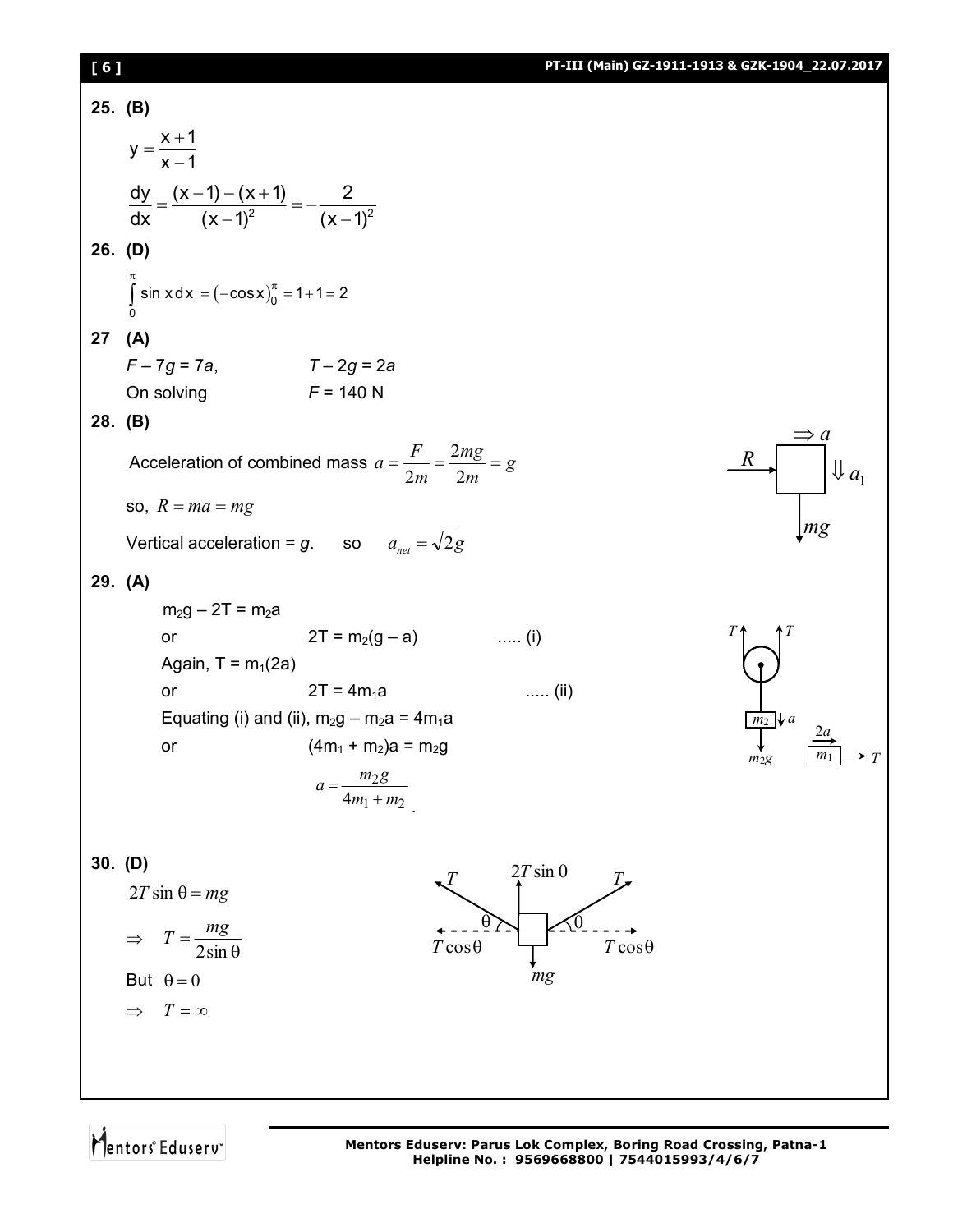## **PT-III (MAIN) GZ-1911-1913 & GZK-1904\_22.07.2017** [ **7** ]

# **CHEMISTRY**

**31. (D)**  $v_{\rm sol} = 30 + 20 = 50$  ml  $W_{HCI} = \frac{30}{100} \times 12 + \frac{20}{100} \times 18 = 3.6 + 3.6 = 7.2$  $100$  100  $=\frac{88}{100} \times 12 + \frac{28}{100} \times 18 = 3.6 + 3.6 =$  $\therefore$  % w / v =  $\frac{7.2}{50} \times 100 = 14.4$ 50  $=\frac{1}{2} \times 100 =$ **32. (B)**  $A = A \cdot B$  $V_{A} = \frac{3}{1.8}$ ,  $V_{B} = \frac{2}{1.5}$  $1.2^{7}$   $8$  1.5  $=\frac{6}{4.8}$ ,  $V_B =$  $d = \frac{m}{n} = \frac{3+2}{2} = 1.30g$  / ml  $v$   $3$   $1$ 1.2 1.5  $\therefore$  d =  $\frac{m}{2}$  =  $\frac{3+2}{2}$  = 2  $^{+}$ **33. (A)** % of 'B' =  $\frac{3B}{2A + 3B} \times 100 = \frac{3 \times (1.5A)}{2A + 3 \times (1.5A)} \times 100 = \frac{4.5}{6.5} \times 100 = 69.2\%$  $=\frac{3B}{24.00} \times 100 = \frac{3 \times (1.5A)}{24.00 \times 100} \times 100 = \frac{4.5}{2.5} \times 100 = 6$  $+3B$  2A + 3  $\times$  ( **34. (C)**  $v_i = 1$   $v_f = 1 + \frac{10}{100} \times 1 = 1.1$ 100  $= 1$   $V_f = 1 + \frac{18}{100} \times 1 =$  $i_{\rm i}$  v<sub>i</sub> = M<sub>f</sub>  $\Rightarrow$  M<sub>f</sub> =  $\frac{m_{\rm i}}{4}$ i  $M_i v_i = M_f v_f \Rightarrow M_f = \frac{M_i}{M}$  : % $\Delta M = \frac{|\Delta M|}{M} \times 100 = 9.09$  $1.1$  M  $\therefore$  M<sub>i</sub> $v_i = M_f v_f \Rightarrow M_f = \frac{M_i}{M}$   $\therefore$  % $\triangle M = \frac{|\triangle M|}{M} \times 100 =$  9 **35. (C) 36. (B)**  $H_2O + SO_3 \longrightarrow H_2SO_4$ 100 g oleum  $\rightarrow$  4.5 g H<sub>2</sub>O  $\rightarrow$  20 g SO<sub>3</sub>  $\therefore$  10g oleum  $\rightarrow$  2 g SO<sub>3</sub> **37. (A)**  $M = \frac{5.6}{11.8} = \frac{1}{8} = \frac{moles}{100} = \frac{m/34}{88.438}$ 11.2 2  $v(\ell t)$  20/1000  $=\frac{0.6}{44.8}=\frac{1}{8}=\frac{110000}{400}=$  $\ell$  $m = \frac{1}{2} \times \frac{20}{1000} \times 34 = 0.34$  g 2 1000  $\therefore$  m =  $\frac{1}{2} \times \frac{20}{1000} \times 34 = 0$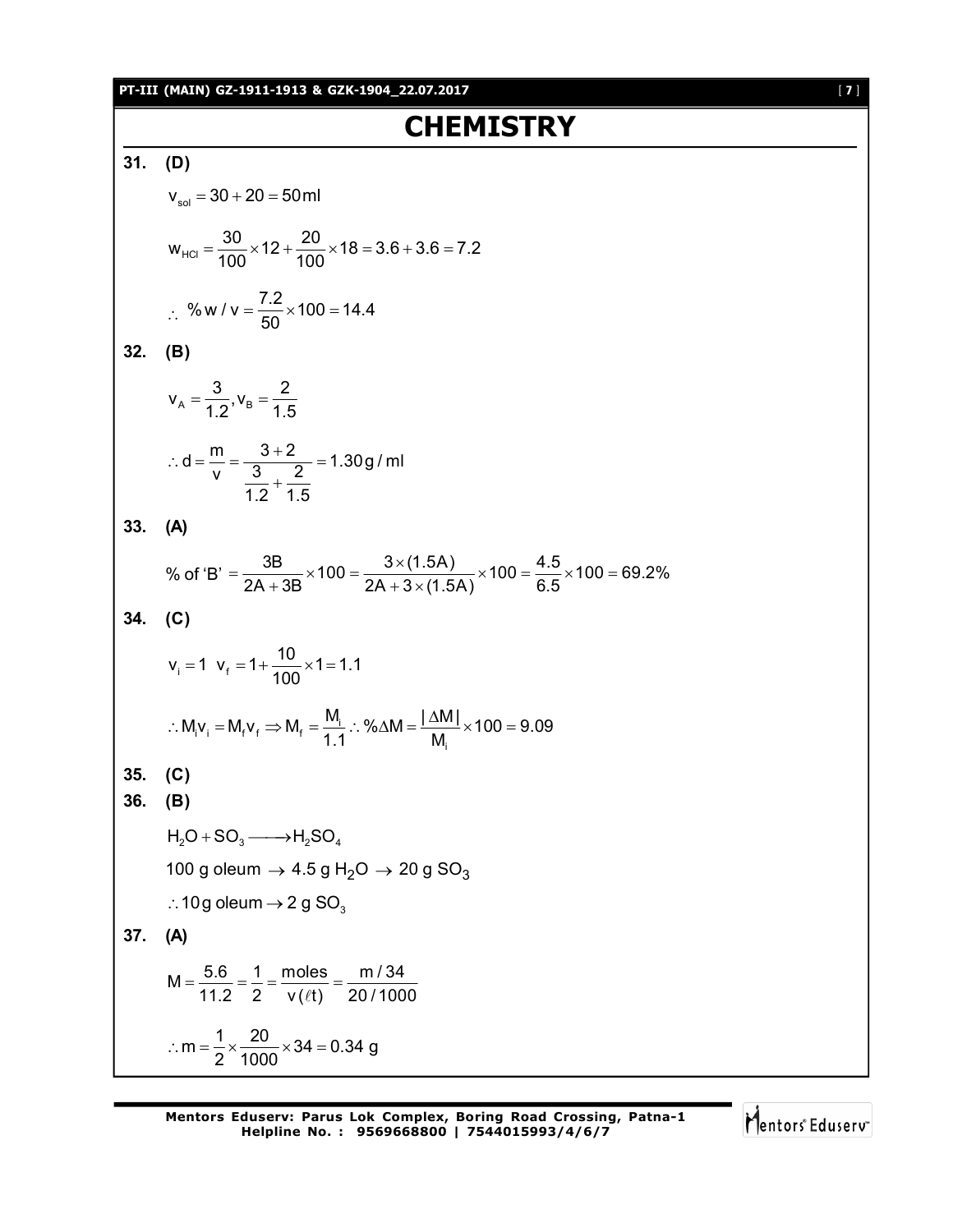[ **8** ] **PT-III (MAIN) GZ-1911-1913 & GZK-1904\_22.07.2017 38. (C)**  $\circ$ B  $\frac{n_o}{n} = \frac{y}{n} = \frac{1}{n} \Rightarrow y = 10$  $n_{\rm B}$  3 0.3  $=\frac{y}{2}=\frac{1}{2} \Rightarrow y=$ H A  $n_{\rm H} = \frac{4}{1} = \frac{2y}{1} = \frac{2 \times 10}{1} \Rightarrow x = 5$  $n_A$  1 x x  $=\frac{4}{4}=\frac{2y}{4}=\frac{2\times10}{3} \Rightarrow x=5$ **39. (D)**  $HCl + NaOH \longrightarrow NaCl + H<sub>2</sub>O$ m.mole  $100 \times 0.06$   $70 \times 0.07$  $(t = 0)$   $= 6$   $= 4.9$  $m$ .mole  $6 - 4.9$  0 (after reaction) =  $1.1$ So, m.mole of HCl (left) =  $1.1 = M \times V$  (ml)  $M = \frac{1.1}{(100 - 70)} = \frac{1.1}{170} = 0.006$  $(100+70)$  170  $\therefore M = \frac{111}{(122 - 72)} = \frac{111}{172} = 0$  $^{+}$ **40. (C)** Moles of 'N' =  $\frac{0.12}{12} \times 6 = 0.06$ 12  $\times 6 = 0$  $\therefore$  Moles of NO = 0.06  $\therefore$  No. of molecules of NO = 0.06 × N<sub>A</sub> = 3.6 × 10<sup>22</sup> **41. (A)**  $n_{\text{NaOH}} = 1.2$  m<sub>H<sub>2</sub>O = 1000 g</sub> :  $m_{\text{NaOH}} = 1.2 \times 40 = 48 g$ So, % of NaOH =  $\frac{48}{100} \times 100 = 4.6\%$  $48 + 1000$  $=\frac{18}{10} \times 100 = 4$  $^{+}$ **42. (B)**  $n_{\text{solute}} = 1.4 \ m_{\text{solvent}} = 1000g$  $\therefore$  m<sub>solute</sub> = 1.4  $\times$  40 = 56 So, m<sub>solution</sub> = 1056  $v_{\text{solution}} = \frac{m}{d} = \frac{1056}{12}$ ml = 0.88 L d 1.2  $\therefore$  V<sub>solution</sub> =  $\frac{11}{1}$  =  $\frac{1888}{1}$  ml = 0 molarity =  $\frac{1.4}{0.00}$  = 1.59M 0.88  $\therefore$  molarity =  $\frac{1}{2.22}$  = 1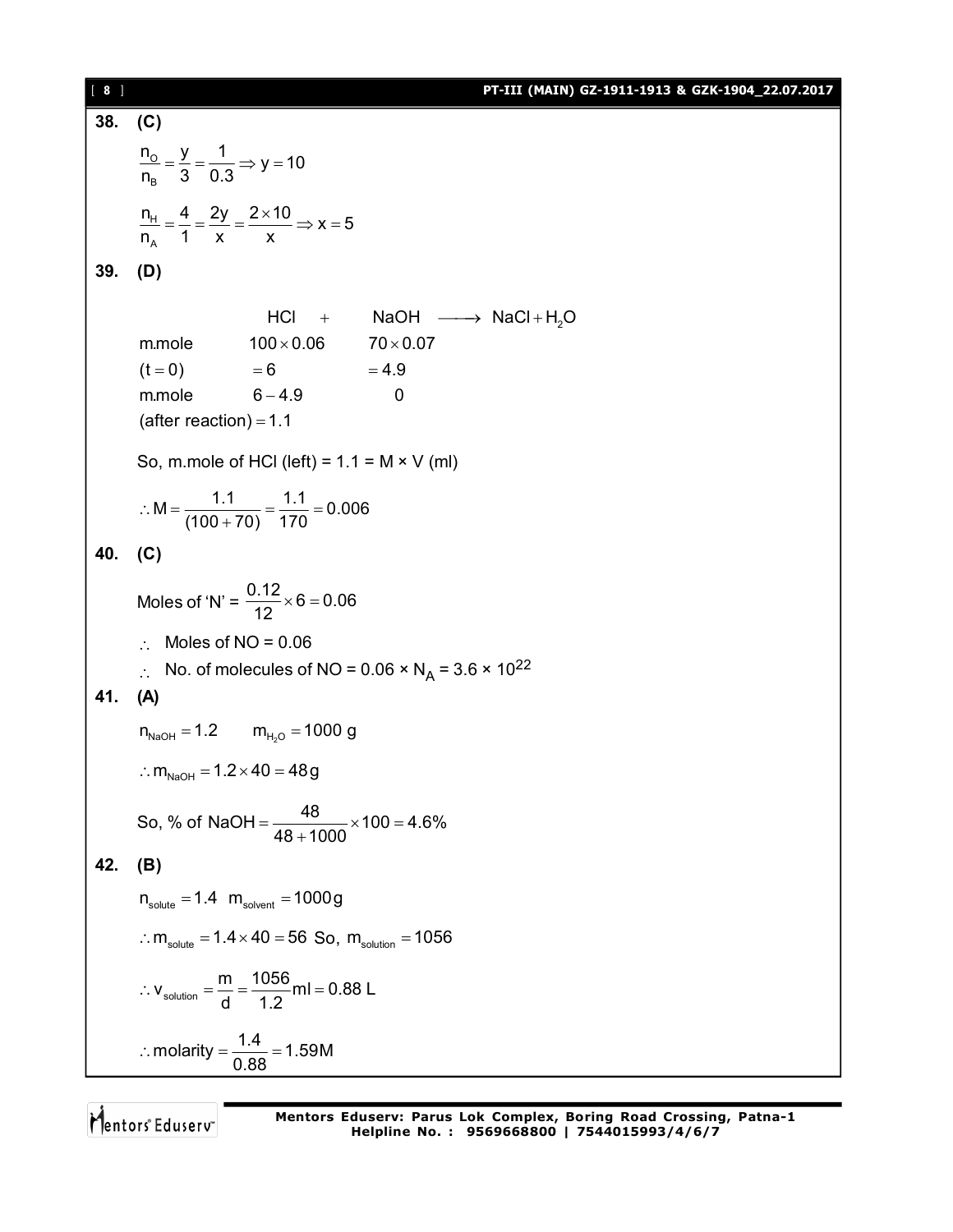### **PT-III (MAIN) GZ-1911-1913 & GZK-1904\_22.07.2017** [ **9** ]

**43. (D)** m.mole of Fe<sup>2+</sup> = 5 $\times$ m.mole of MnO $_4^-$  = 5 $\times$ 0.24 $\times$ 1000  $\Rightarrow$  m.mole of Fe<sup>2+</sup> = 0.20 × v = 5 × 0.24 × 1000  $V = 6000$  mL = 6 L **44. (A)**  $\mathsf{A_3}\rightarrow \mathsf{3A}$  $1 - 0.3$  3x0.3  $= 0.7 = 0.9$ % change =  $\frac{(0.9 + 0.7) - 1}{4}$  × 100 = 60% 1  $=\frac{(0.9+0.7)-1}{4}\times 100=6$ **45. (C)**  $v_{sol} = \frac{m}{d} = \frac{10}{1.1}ml = \frac{10}{1.1 \times 10^{3}}L$ d  $1.1$   $1.1 \times 10$  $=\frac{...}{1}=\frac{10}{11}$  ml = - $\times$  $n_{\text{NaOH}} = M \times v(L) = 0.8 \times \frac{10}{1.1 \times 10^{3}} = \frac{8}{1.1} \times 10^{-3}$  $1.1 \times 10^3$  1.1  $\therefore$  n<sub>NaOH</sub> = M × V(L) = 0.8 ×  $\frac{10}{1.4 \times 10^{3}}$  =  $\frac{0}{1.4 \times 10^{-7}}$  $\times$ 3  $n_{\text{OH}^{-}} = \frac{8}{1.1} \times 10^{-3} \text{ moles} = \frac{80}{1.1} \text{millimoles}$ ∴  $n_{\text{OH}^{-}} = \frac{6}{1.1} \times 10^{-3} \text{ moles} = \frac{60}{11}$ **46. (D)**  $\frac{1}{6}$ mv<sup>2</sup> = 3.01eV – 2.1eV = 0.91 eV 2  $=3.01$ eV  $-2.1$ eV  $=0$ **47. (A) 48. (A)** S.C on Li<sup>2+</sup> =  $\frac{2e}{7m}$  ; S.C on He<sup>+</sup> =  $\frac{e}{4m}$ 4m  $t =$  $\therefore$  Ratio 2e / 7m 8 e / 4m 7  $=\frac{267.1111}{4.4}$ **49. (B)**  $eV_{\rm SP} = 3eV - 2.1eV = 0.9eV$ **50. (D)** Energy of a quanta  $=\frac{hc}{\lambda}=hc\omega$  $\lambda$ :  $E_{\text{Total}} = 12 \times 3 = n \times (hc \omega)$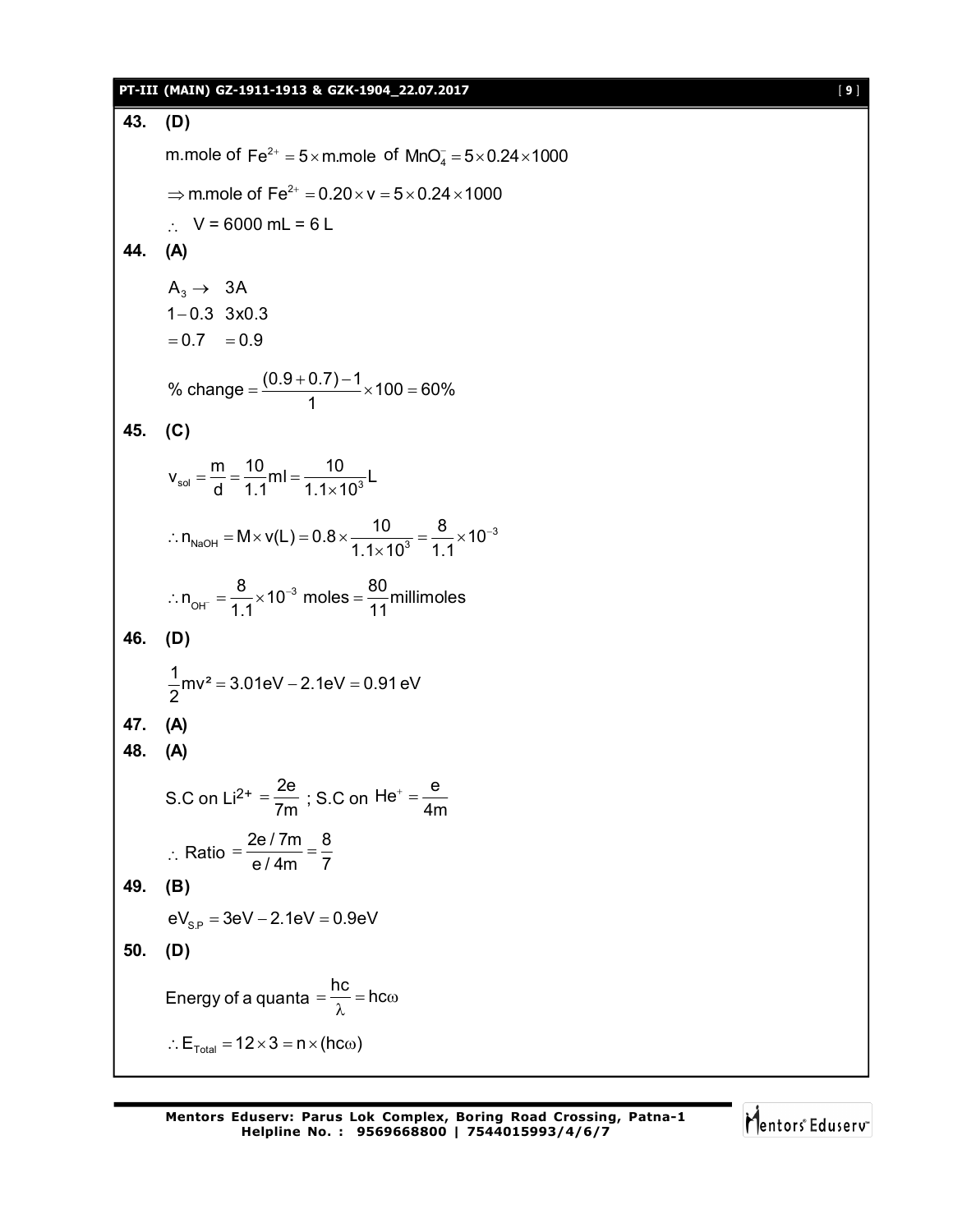[ **10** ] **PT-III (MAIN) GZ-1911-1913 & GZK-1904\_22.07.2017**  $n = \frac{36}{1}$ hc  $\therefore n = \frac{1}{2}$  $\omega$ **51. (C)** Number of moles of SO<sub>2</sub> =  $\frac{16}{64}$  =  $\frac{1}{4}$  $\frac{18}{64} = \frac{1}{4}$  $\therefore$  Number of molecules of SO<sub>2</sub>  $=\frac{1}{4}xN_A = \frac{1}{4}x6.022x10^{23} = 1.5x10^{23}$ **52. (D) Element** % At. weight min<sup>m</sup> Value min<sup>m</sup> Value Simple ratio A 75  $\frac{75}{75} = 1$   $\frac{1}{1} = 1$  1 B 25  $\frac{25}{25} = 1$   $\frac{1}{1} = 1$  1  $\therefore$  Formula of the compound will be AB. **53. (B)**  $\mathsf{C}_5\mathsf{H}_{10}$  +  $\frac{15}{2}\mathsf{O}_2$  -------> 5CO<sub>2</sub> + 5H<sub>2</sub>O  $n_{C_5H_{10}}$  –  $n_{O_2}$  $\frac{1}{1}$   $\frac{1}{1}$   $\frac{1}{15/2}$  $\Rightarrow$   $n_{o_2}$  $n_{O_2} = \frac{15}{2}$ ∴ Volume of O<sub>2</sub> gas at NTP =  $\frac{15}{2}$  × 22.4=168L. **54. (D)**  $2$ NaHCO<sub>3</sub>  $\longrightarrow$ Na<sub>2</sub>CO<sub>3</sub> + H<sub>2</sub>O + CO<sub>2</sub><br><sup>4.2g</sup> Number of moles of NaHCO<sub>3</sub> =  $\frac{4.2}{84}$  =  $\frac{1}{20}$  $=$   $\frac{12}{84}$  =  $\frac{1}{20}$ , No of moles of CO<sub>2</sub> = 1/20 × 1/2 = 1/40 So, Volume of CO<sub>2</sub> formed at NTP =  $\frac{1}{40}$  × 22.4 = 0.56 L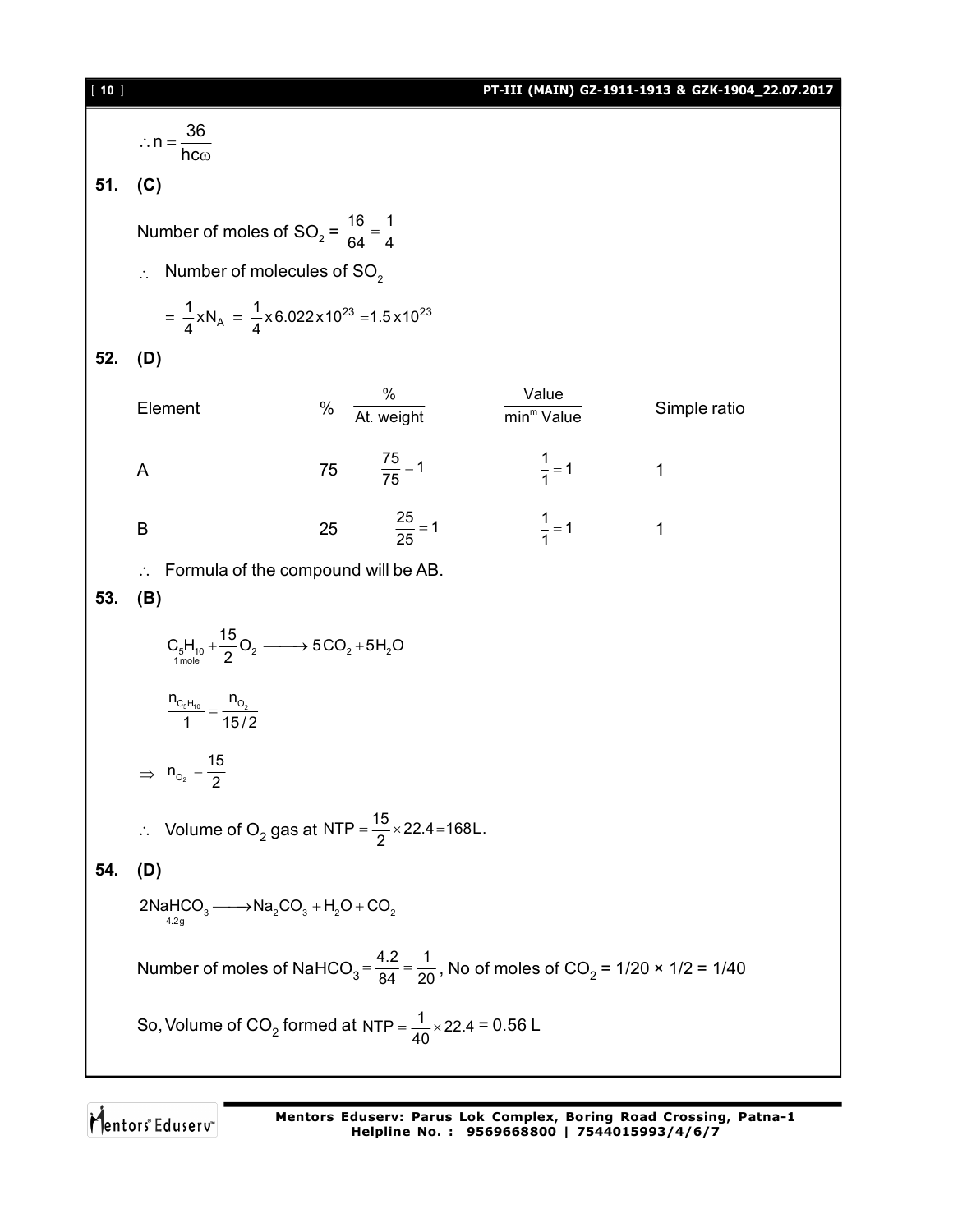## **PT-III (MAIN) GZ-1911-1913 & GZK-1904\_22.07.2017** [ **11** ]

```
55. (A)
           6LIH + 8BF_3 \longrightarrow 6LIBF_4 + B_2H_6<br>
2mole 2mole(LR) \downarrow\frac{1}{8} × 2 = 0.25 mole.
56. (A)
          CaCO<sub>3</sub> \longrightarrow CaO + CO<sub>2</sub>
                                                1L STP
          Mole of CO<sub>2</sub> = \frac{1}{22}=\frac{1}{22.7}Mole of CaCO<sub>3</sub> = \frac{1}{22}=\frac{1}{22.7}gm of CaCO<sub>3</sub> = \frac{100}{22.7} = 4.405
          % Purity of CaCO<sub>3</sub> = \frac{4.405}{5} × 100 = 88.1%.
57. (D)
           \mathsf{X}_{\mathsf{C_2H_5OH}} = 0.25\mathsf{x}_{_{\mathsf{H}_2\mathsf{O}}}^{}=0.752 5 2 5
                 2^{\circ} \BoxC<sub>2</sub>H<sub>5</sub>OH I 'C<sub>2</sub>H<sub>5</sub>OH
               _{H_2O} \bullet _{H_2O}x_{C_2H_5OH} 1 n<sub>o</sub>
             \frac{c_{2}n_{5}m}{x_{H_0}} = \frac{1}{3} = \frac{c_{2}n_{5}}{n_{F}}C_2H_5OH = 1 mole = 46g
          H_2O = 3 mole = 54g
          % C<sub>2</sub>H<sub>5</sub>OH = \frac{46}{46 + 54} × 100 = 46%.
58. (C)
          Moles of Na = 2 \times 4 = 8\therefore No. of Na – atom = 8 N<sub>A</sub>
```
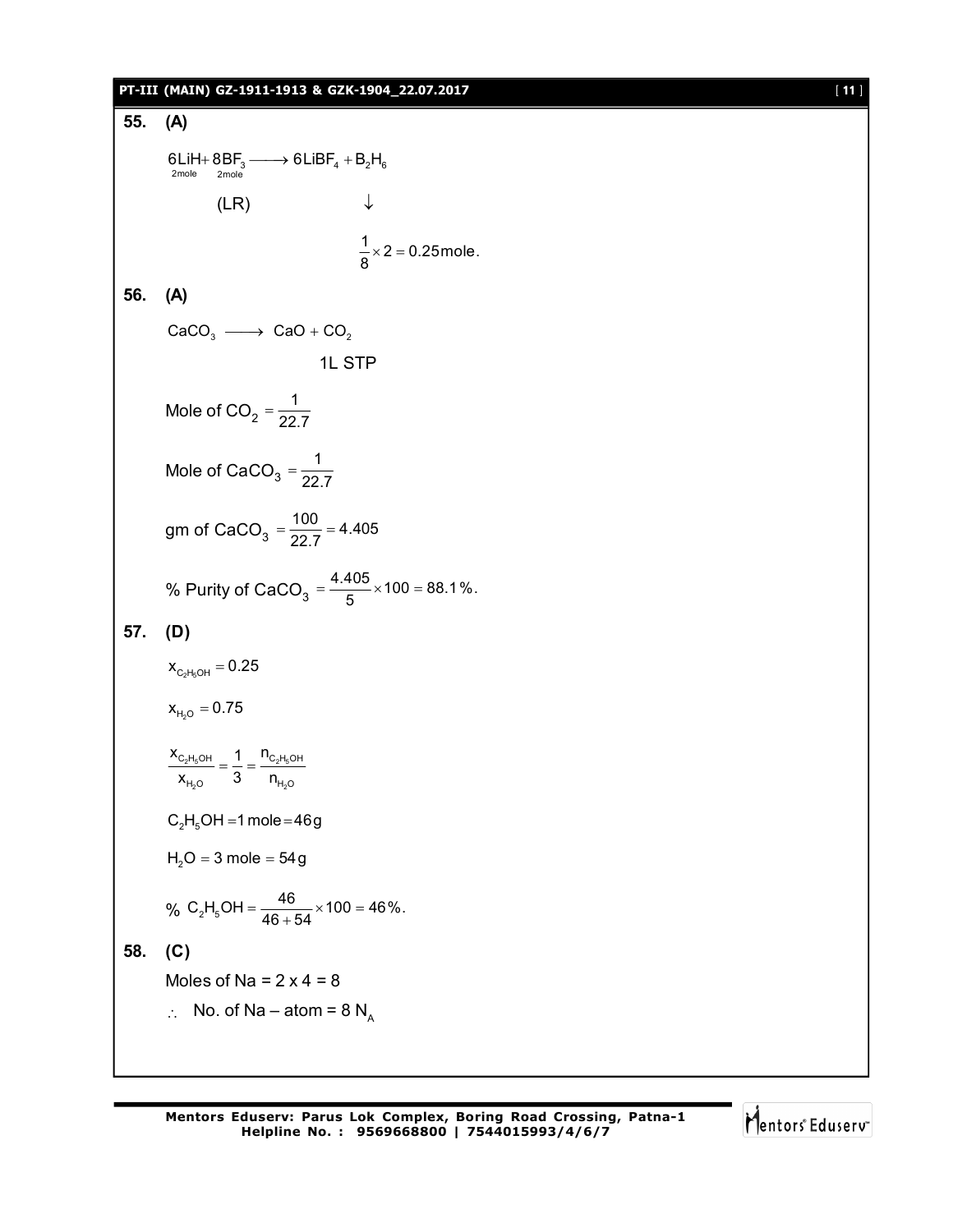[ **12** ] **PT-III (MAIN) GZ-1911-1913 & GZK-1904\_22.07.2017 59. (B)** 2Al + 6HCl → 2Al<sup>3+</sup> + 6Cl<sup>-</sup> + 3H<sub>2</sub> 2mole 6mole 3mole  $3 \times 22.4$  67.2L 1 mole AI = 33.6 L  $H<sub>2</sub>$  (NTP only) 1 mole HCl = 11.2 L H<sub>2</sub> (NTP) **60. (C)** Let mass of oxygen = 1 g, then mass of nitrogen = 4 g Mol. wt. of N<sub>2</sub> = 28 g, Mol. wt. of O<sub>2</sub> = 32 g 28 g of N<sub>2</sub> = 6.02 × 10<sup>23</sup> molecules of nitrogen 23  $4$ gof N<sub>2</sub> =  $\frac{6.02 \times 10^{23}}{28} \times 4$  $=\frac{6.02\times10^{23}}{20}\times4$  molecules of nitrogen and 1 g O $_2 = \frac{6.02\times10^{23}}{32}{\times}1 = \frac{6.02\times10^{23}}{32}$ 32 32  $=\frac{6.02\times10^{23}}{20\times10^{23}}\times1=\frac{6.02\times10^{23}}{20\times10^{23}}$  molecules of oxygen Thus, ratio of molecules of oxygen : nitrogen 23  $\frac{6.02 \times 10^{23} / 32}{6.02 \times 10^{23} / 7} = 7:32$  $=\frac{6.02\times10^{23}/32}{6.02\times10^{23}/7}=$ **MATHEMATICS 61. (B)**  $a = log_{10} 2 = log_{10} \frac{10}{5} = 1 - log_{10} 5$ 5 =  $log_{10} 2 = log_{10} \frac{16}{5} = 1 - 1$  $\Rightarrow$  log<sub>10</sub> 5 = 1 - a **62. (D)**  $\left|\frac{1-x^2}{x}\right| + |x| = \left|\frac{1-x^2}{x^2} + x\right| = \left|\frac{1}{x}\right|$  $x \mid$  x  $x$   $x$  $\left|\frac{-x^2}{x}\right| + |x| = \left|\frac{1-x^2}{x} + x\right| = \left|\frac{1}{x}\right|$  $\frac{1-x^2}{x}$ .  $x \ge 0 \Rightarrow x \in [-1, 1] - \{0\}$ x  $\Rightarrow$   $\frac{1-x^2}{x}$ .  $x \ge 0 \Rightarrow x \in [-1, 1] - \{$ **63. (A)** a<br>— + a + ar = 21 r  $+$  a  $+$  ar  $=$  21 and 2<br> $\sqrt{2^2 + 2^2r^2}$ 2  $\frac{a^2}{2}$  +  $a^2$  +  $a^2$ r<sup>2</sup> = 189 r  $+ a<sup>2</sup> + a<sup>2</sup>r<sup>2</sup> = 1$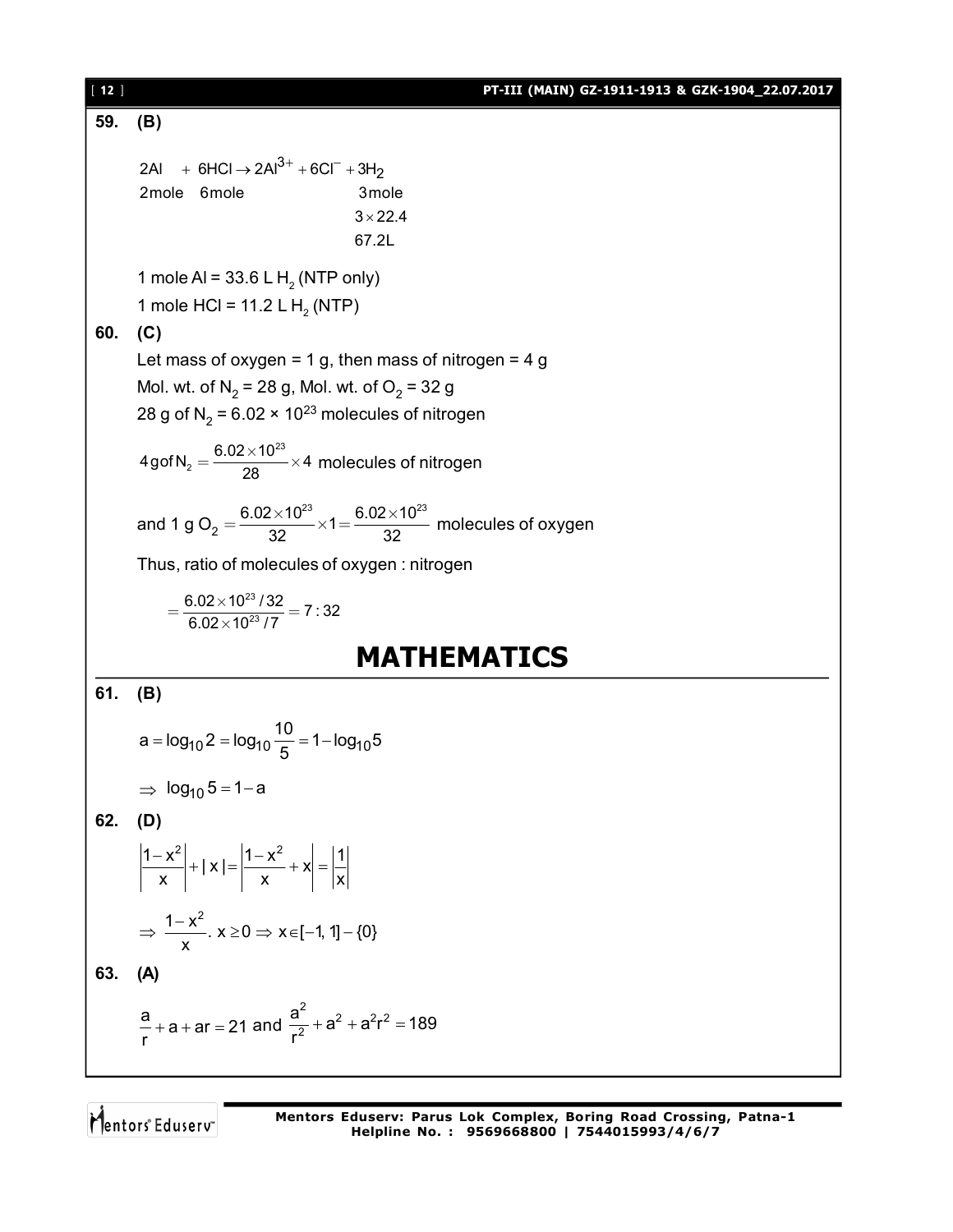## **PT-III (MAIN) GZ-1911-1913 & GZK-1904\_22.07.2017** [ **13** ]

⇒ a = 6, r = 2 or 
$$
\frac{1}{2}
$$
  
\n∴ G.P. is 3, 6, 12, ....  
\n64. (C)  
\nWe have first term A = a  
\nSecond term A + d = b  
\nand last term 1 = 2a  
\nFrom (i), (ii) and (iii), d = (b - a) and n =  $\frac{b}{b-a}$   
\nThen sum  
\n
$$
S = \frac{n}{2}[a+1] = \frac{b}{2(b-a)}[a+2a] = \frac{3ab}{2(b-a)}
$$
\nTrick: Let a = 2, b = 3 then the sum = 9 which is given by option (c).  
\n65. (C)  
\nLet S<sub>even</sub> = 2+4+6+8+............∞ ....(i)  
\nand S<sub>odd</sub> = 1+3+5+7+9+......∞ ....(ii)  
\nSum S<sub>E</sub> =  $\frac{n}{2}[2+(n-1)2] = \frac{n}{2}(2n+2] = \frac{n}{2}2(n+1)$   
\nand S<sub>0</sub> =  $\frac{n}{2}[2+(n-1)2] = \frac{n}{2}(2n)$   
\nNow  $\frac{S_{E}}{S_{0}} = \frac{(n+1)}{n}$  or S<sub>E</sub>: S<sub>0</sub> = (n+1):n.  
\n66. (B)  
\n $\cos 10^{\circ} + \cos 170^{\circ} = \cos 20^{\circ} + \cos 160^{\circ} = \cos 30^{\circ} + \cos 150^{\circ} = .... = \cos 80^{\circ} + \cos 100^{\circ} = 0$   
\n $\cos 80^{\circ} = 0$   
\n $\cos 10^{\circ} + \cos 170^{\circ} = \cos 20^{\circ} + \cos 160^{\circ} = \cos 30^{\circ} + \cos 150^{\circ} = .... = \cos 80^{\circ} + \cos 100^{\circ} = 0$   
\n $\cos 80^{\circ} = -1$   
\n∴ over all sum = -1  
\n67. (B)  
\n $\sin^{4} x + \cos^{4} x = (\sin^{2} x + \cos^{2} x)^{2} - 2\sin^{2} x \cos^{2} x$   
\n $= 1 - \frac{1}{2} \sin^{2} 2x$   
\

Mentors<sup>e</sup> Eduserv<sup>-</sup>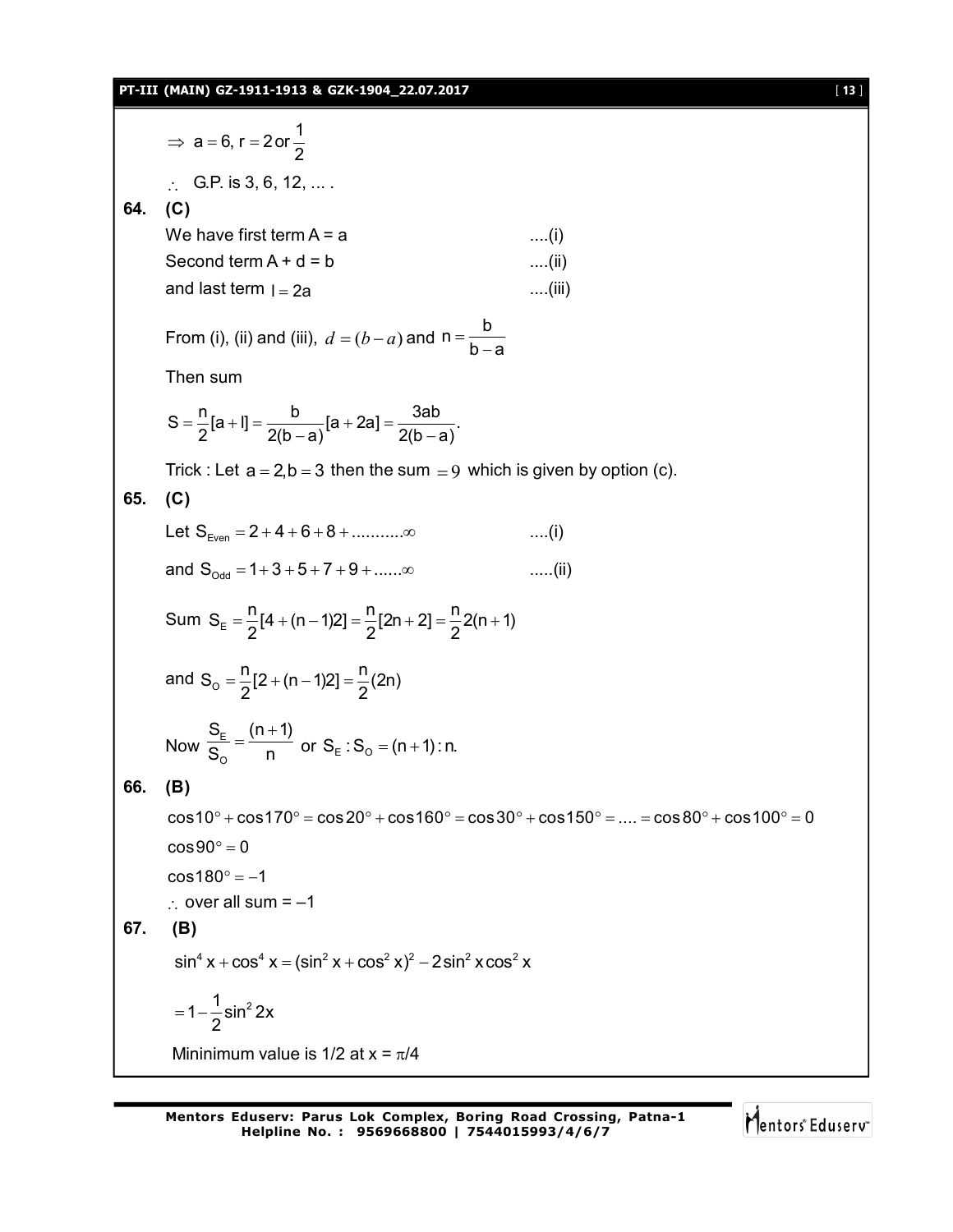| $[14]$ |                                                                                                                                                                                                                                         |         |             | PT-III (MAIN) GZ-1911-1913 & GZK-1904_22.07.2017                     |  |  |  |
|--------|-----------------------------------------------------------------------------------------------------------------------------------------------------------------------------------------------------------------------------------------|---------|-------------|----------------------------------------------------------------------|--|--|--|
| 68.    | (A)                                                                                                                                                                                                                                     |         |             |                                                                      |  |  |  |
|        |                                                                                                                                                                                                                                         |         |             |                                                                      |  |  |  |
|        | $\frac{\cos 15^{\circ} + \cos 45^{\circ} + \cos 75^{\circ}}{\sin 15^{\circ} + \sin 45^{\circ} + \sin 75^{\circ}} = \frac{\cos 15^{\circ} + \cos 45^{\circ} + \sin 15^{\circ}}{\sin 15^{\circ} + \sin 45^{\circ} + \cos 15^{\circ}} = 1$ |         |             |                                                                      |  |  |  |
| 69.    | (A)                                                                                                                                                                                                                                     | 70. (C) | 71. (B)     | 72. (C)                                                              |  |  |  |
| 73.    | (A)                                                                                                                                                                                                                                     |         |             |                                                                      |  |  |  |
| 74.    | (B)                                                                                                                                                                                                                                     |         |             |                                                                      |  |  |  |
|        | $log_{10}(x^2-6x+12) \ge -2$                                                                                                                                                                                                            |         | $\dots$ (i) |                                                                      |  |  |  |
|        | For log to be defined, $x^2 - 6x + 12 > 0$                                                                                                                                                                                              |         |             |                                                                      |  |  |  |
|        | $\Rightarrow$ $(x-3)^2 + 3 > 0$ , which is true $\forall x \in R$ .                                                                                                                                                                     |         |             |                                                                      |  |  |  |
|        |                                                                                                                                                                                                                                         |         |             |                                                                      |  |  |  |
|        | From (i), $x^2 - 6x + 12 \le \left(\frac{1}{2}\right)^{-2}$                                                                                                                                                                             |         |             |                                                                      |  |  |  |
|        | $\Rightarrow$ x <sup>2</sup> - 6x + 12 $\leq$ 4 $\Rightarrow$ x <sup>2</sup> - 6x + 8 $\leq$ 0                                                                                                                                          |         |             |                                                                      |  |  |  |
|        | $\Rightarrow$ $(x-2)(x-4) \le 0$ $\Rightarrow$ $2 \le x \le 4$ ; $\therefore$ $x \in [2,4]$ .                                                                                                                                           |         |             |                                                                      |  |  |  |
| 75.    | (A)                                                                                                                                                                                                                                     |         |             |                                                                      |  |  |  |
|        |                                                                                                                                                                                                                                         |         |             |                                                                      |  |  |  |
|        | $\sqrt{2+\sqrt{2+\sqrt{2+2\cos 8\theta}}}$                                                                                                                                                                                              |         |             |                                                                      |  |  |  |
|        |                                                                                                                                                                                                                                         |         |             | $\left \because 1 + \cos 8\theta = 2\cos^2 \frac{8\theta}{2}\right $ |  |  |  |
|        | = $\sqrt{2 + \sqrt{2 + \sqrt{4 \cos^2 4\theta}}}$                                                                                                                                                                                       |         |             |                                                                      |  |  |  |
|        | $=\sqrt{2+\sqrt{2+2\cos 4\theta}}$                                                                                                                                                                                                      |         |             |                                                                      |  |  |  |
|        |                                                                                                                                                                                                                                         |         |             |                                                                      |  |  |  |
|        | = $\sqrt{2 + \sqrt{2(1 + \cos 4\theta)}}$                                                                                                                                                                                               |         |             |                                                                      |  |  |  |
|        | = $\sqrt{2 + \sqrt{2(2\cos^2 2\theta)}}$                                                                                                                                                                                                |         |             | [: $1 + \cos 4\theta = 2\cos^2 2\theta$ ]                            |  |  |  |
|        |                                                                                                                                                                                                                                         |         |             |                                                                      |  |  |  |
|        | = $\sqrt{2 + 2\cos 2\theta}$ = $\sqrt{2(1 + \cos 2\theta)}$ = $\sqrt{2(2\cos^2 \theta)}$ = 2 cos $\theta$                                                                                                                               |         |             |                                                                      |  |  |  |
| 76.    | (A)                                                                                                                                                                                                                                     |         |             |                                                                      |  |  |  |
|        | Maximum value of 2sinx + 4cosx = $2\sqrt{5}$ .                                                                                                                                                                                          |         |             |                                                                      |  |  |  |
|        | Hence the maximum value of $2\sin x + 4\cos x + 3$ is $2\sqrt{5} + 3$ .                                                                                                                                                                 |         |             |                                                                      |  |  |  |
|        | Hence (a) is the correct answer.                                                                                                                                                                                                        |         |             |                                                                      |  |  |  |
|        |                                                                                                                                                                                                                                         |         |             |                                                                      |  |  |  |

Mentors<sup>e</sup> Eduserv-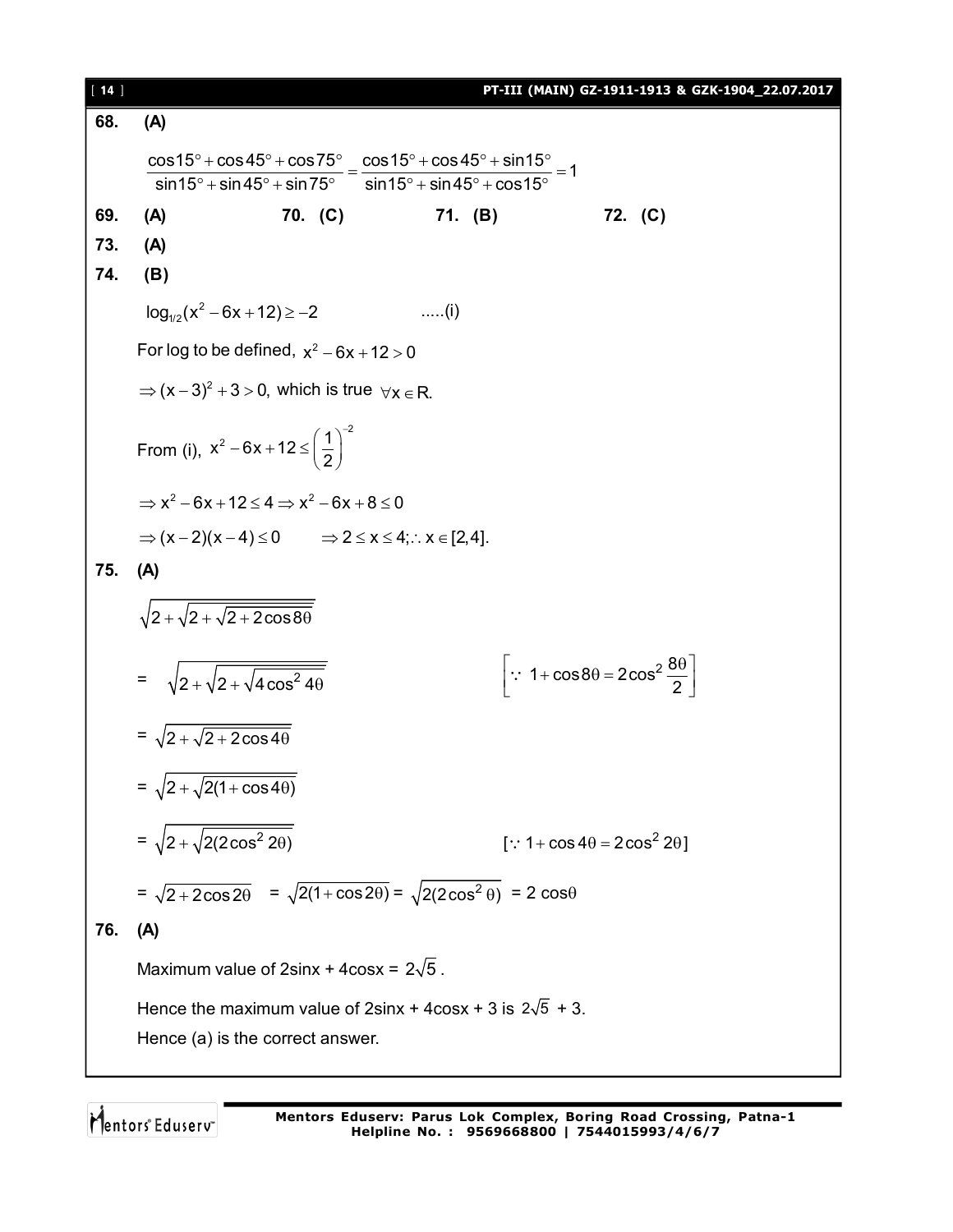# **PT-III (MAIN) GZ-1911-1913 & GZK-1904\_22.07.2017** [ **15** ]

77. (A)  
\n
$$
= 2\cos^4 \frac{\pi}{8} + 2\cos^4 \frac{3\pi}{8}
$$
\n
$$
\frac{1}{2} \left\{ \left( 1 + \cos \frac{\pi}{4} \right)^2 + \left( 1 - \frac{1}{\sqrt{2}} \right)^2 \right\} = \frac{3}{2}
$$
\n78. (D)  
\n
$$
\log_{16} x + \log_4 x + \log_2 x = 14
$$
\n
$$
\log_{24} x + \log_{22} x + \log_2 x = 14 \Rightarrow \frac{1}{4} \log_2 x + \frac{1}{2} \log_2 x + \log_2 x = 14
$$
\n
$$
\Rightarrow \log_2 x \left( \frac{1}{4} + \frac{1}{2} + 1 \right) = 14 \Rightarrow \frac{7}{4} \log_2 x = 14 \Rightarrow \log_2 x = \frac{14 \times 4}{7} = 8
$$
\n
$$
\Rightarrow \log_2 x = 8 \log_2 2 \Rightarrow x = 2^8
$$
\n79. (C)  
\n
$$
3^x - 8 = 3^{2-x} \text{ and } 3^x - 8 > 0
$$
\nLet  $3^x = y(y > 0)$   
\n
$$
\Rightarrow y - 8 = \frac{9}{y}
$$
\n
$$
\Rightarrow y^2 - 8y = 9
$$
\n
$$
y = 9, y = -1
$$
\n
$$
x = 2
$$
\n80. (B)  
\n
$$
\log x^2 - 5x + 7 < 1 \text{ and } x^2 - 5x + 7 > 0
$$
\n81. (A)  
\n
$$
\cot(\alpha - \beta) = \frac{\tan \alpha . \tan \beta + 1}{\tan \alpha - \tan \beta} = \frac{\frac{x}{x} + 1}{x} = \frac{x + y}{xy}
$$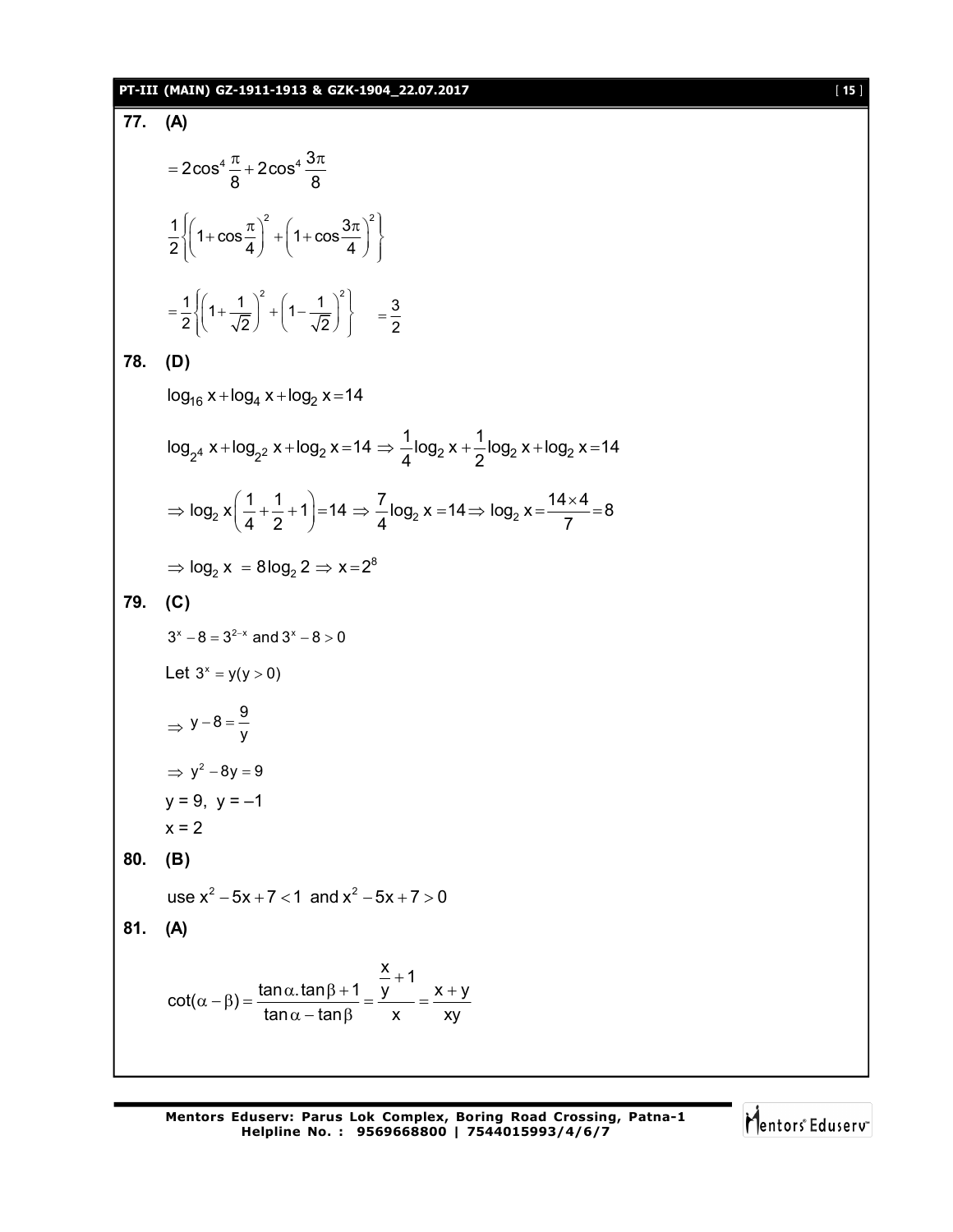# [ **16** ] **PT-III (MAIN) GZ-1911-1913 & GZK-1904\_22.07.2017**

82. (C)  
\n
$$
\therefore \tan \frac{P}{2} \text{ and } \tan \frac{Q}{2} \text{ are the roots of equation } ax^2 + bx + c = 0
$$
\n
$$
\therefore \tan \frac{P}{2} + \tan \frac{Q}{2} = -\frac{b}{a} \text{ and } \tan \frac{P}{2} \tan \frac{Q}{2} = \frac{c}{a}
$$
\n
$$
\frac{P}{2} + \frac{Q}{2} + \frac{R}{2} = \frac{\pi}{2} \qquad (\because P + Q + R = \pi)
$$
\n
$$
\Rightarrow \frac{P + Q}{2} = \frac{\pi}{2} - \frac{R}{2}
$$
\n
$$
\Rightarrow \frac{P + Q}{2} = \frac{\pi}{4} \qquad (\because \angle R = \frac{\pi}{2})
$$
\n
$$
\Rightarrow \tan \left(\frac{P + Q}{2}\right) = 1 \qquad \Rightarrow \frac{\tan \frac{P}{2} + \tan \frac{Q}{2}}{1 - \tan \frac{P}{2} \cdot \tan \frac{Q}{2}} = 1
$$
\n
$$
\Rightarrow \frac{-b/a}{1 - c/a} = 1 \qquad \Rightarrow c = a + b
$$
\n83. (A)  
\nUse  $\tan \theta \tan (60 - \theta) \tan (60 + \theta) = \tan 3\theta$   
\n84. (D)  
\n
$$
\sin A \sec A \sqrt{\csc^2 A - 1} = \tan A |\cot A|
$$
\n
$$
= -1 \qquad (\because 90^{\circ} < A < 180^{\circ})
$$
\n85. (D)  
\nLet  $y = 3^{\log_7 x} \Rightarrow y^2 - 2y + 1 = 0$   
\n
$$
\Rightarrow y = 1 \Rightarrow x = 1
$$
\n86. (B)  
\n
$$
\tan 2B = \tan((A + B) - (A - B)) = \frac{p - q}{1 + pq}
$$
\n87. (A)  
\n
$$
\csc 2A = 1 - 4 \sin 70
$$

Mentors<sup>®</sup> Eduserv<sup>®</sup>